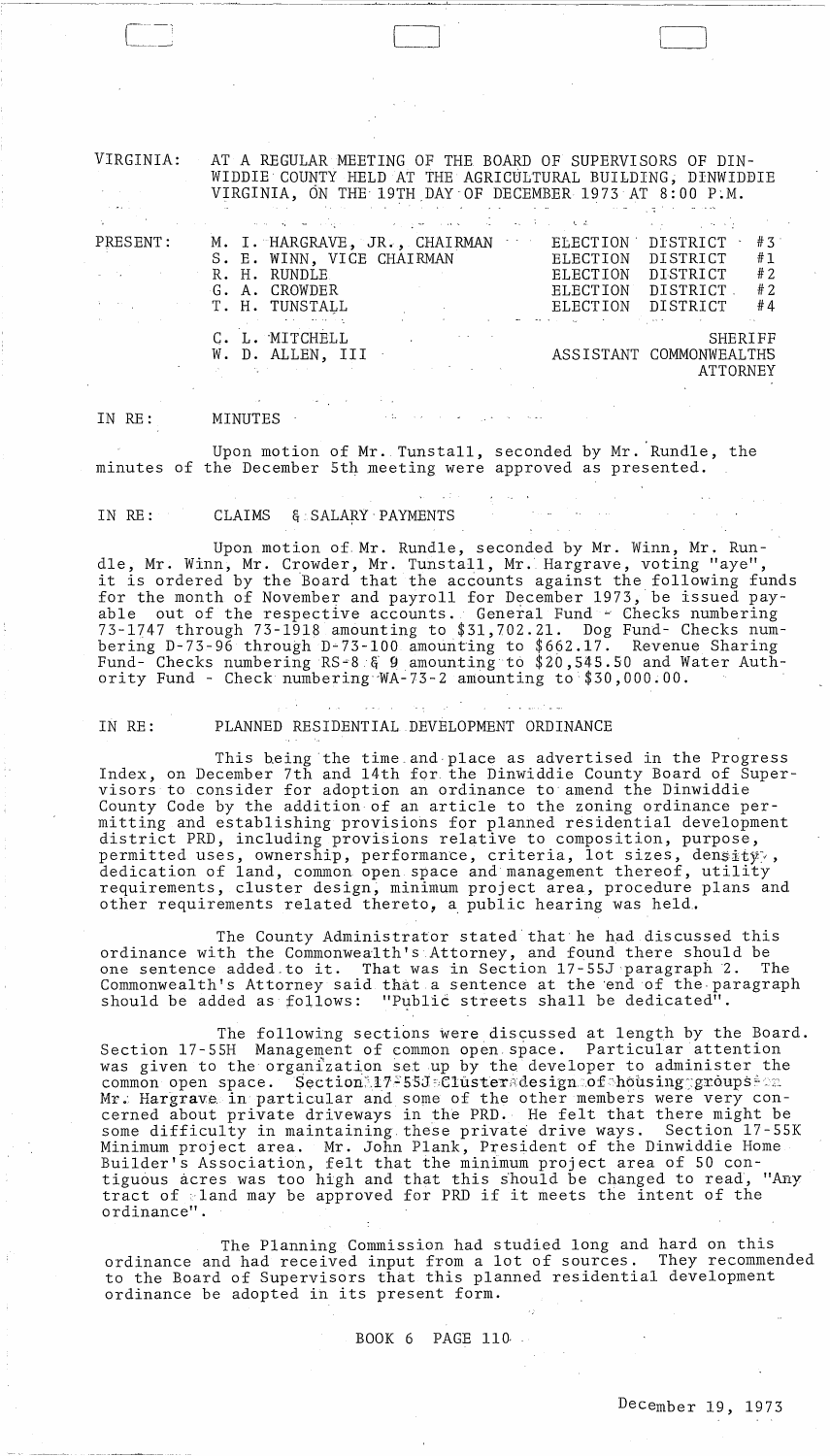Upon motion of Mr. Winn, seconded by Mr. Crowder, Mr. Winn, Mr. Crowder, Mr. Rundle, Mr. Tunstall, Mr. Hargrave voting "aye", be wit ordained by the Board of Superviscrs of Dinwiddie County, Virginia that the Dinwiddie County Code as adopted April 1, 1970 and as heretofore amended, be further amended by the qddition of the following:

### SEC.17-55(a). Composition; Purposes

Planned Residential Development, district PRD is designed to allow the greatest flexibility of land and site design, development and innovation while requirang conformance to the purposes of this Zoning Chapter. The district is designed to provide for medium and large scale developments incorporating a siggle type or a variety of residential and related uses which are planned and developed as a unit. The regulations for this district are designed to protect the natural beauty of the landscape, to encourage preservation and more efficient use of open space, and to encourage a more efficient use of land and public services. Providing an environment of stable character in harmony with<br>surrounding development is an important element of this district. The surrounding development is an important element of this district. use of this district makes available to residents certain practical benefits and amenities unavailable under traditional zoning districts. The Planned Residential Development may also provide reservation of areas for educatiqnal and governmental facilities wherever these are deemed necessary by the County. When the reservation of land is-deemed necessary by the County, the County shall, within thirty-six (36) months of the approval of the·fihal development plan, acquire the land or the land shall revert to the developer. Nothing contained in·this section shall be construed to prevent an' owner'of such land to dedicate it for such purpose nor to prevent the County from accepting such dedication.

### SEC. l7-55(b). Permitted Uses

In planned residential development district PRD, the following residential uses may be permitted:

1. Single-family dwellings.

2. Multiple-family dwellings.

3. Schools.

4. Religious activities and quarters.

5. Parks, playgrounds, athletic areas, play lots, tot lots, golf courses, swimming·poels, lakes and undeveloped areas for passive recreation.

6. Recreational buildings, provided that such recreational buildings shall be not substantially larger than necessary to serve the residents who will live within the Planned Residential Development District when it is fully developed.

7. Where the County deems that it is appropriate, convenience shops intended for the exclusive use of the occupants of the Planned Residential Development may be located within a multiple-family dwelling or an administration or community building for the development. Convenience shops shall not be located on the perimeter of the development.

The following sales or services only are permitted within the convenience shops: confections, delicatessens, drugs, dry goods, groceries, hardware, laundramats, personal services and professional offices, dry cleaning and laundry pick-up station.

Accessory uses and structures which are customarily auxiliary and clearly incidental and subordinate to permitted uses and structures.

## SEC. l7-55(c). Ownership

A Planned Residential Development shall be in common ownership or control at the time application is made for a Planned Residential Development District. Any itransfer of land within the district resulting in ownership within the district by one or more parties after an application has been filed shall not alter the applicability of the regulations contained herein. '

r--· I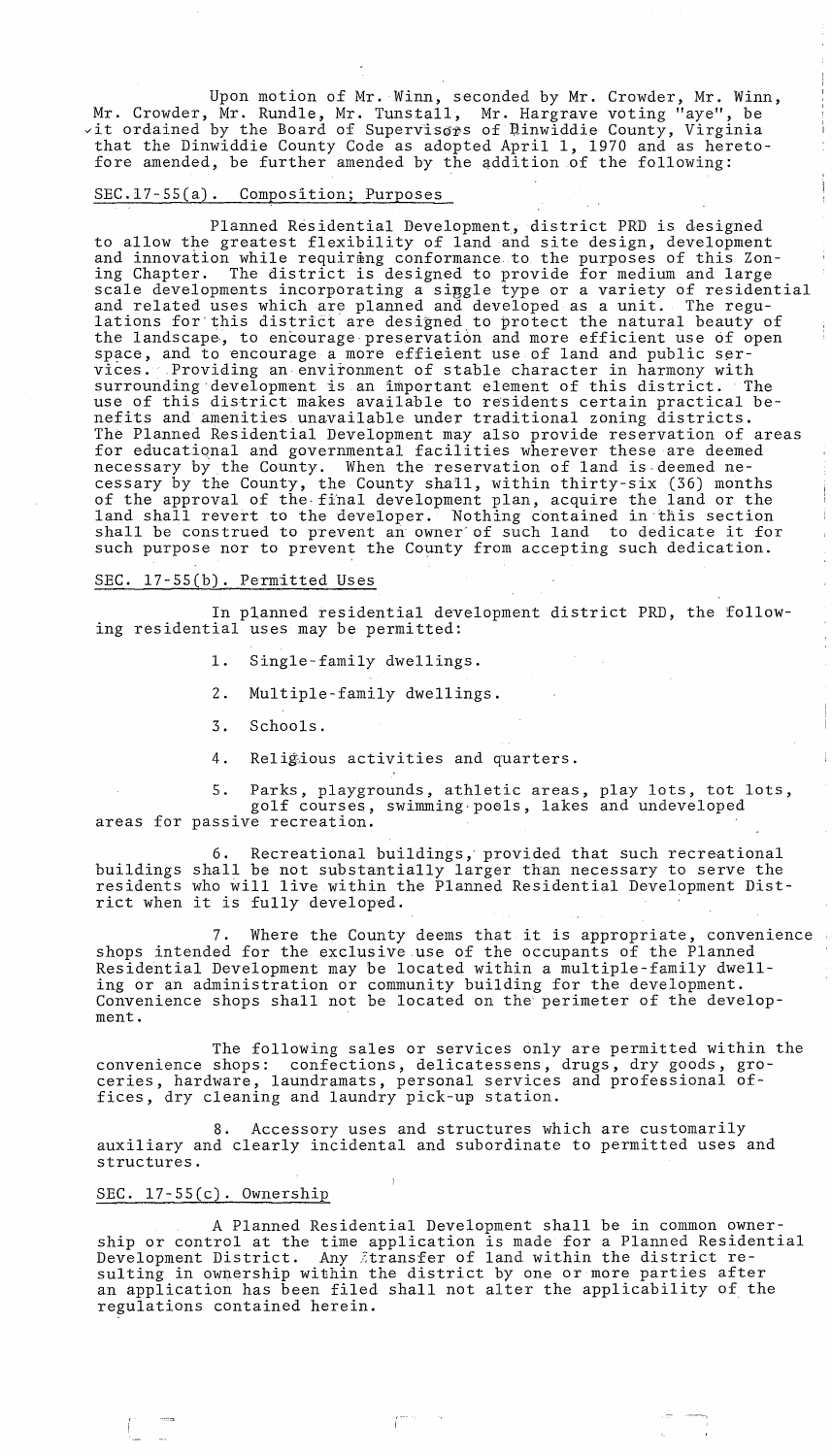## Sec. 17-55(d). Performance Criteria

1. All structures in this district shall not exceed thirtyfive (35) feet in height from grade. Church steeples and bell towers as part of the construction of a church are exempted from this requirement.

Buffer space - Buffer space along the perimeter of a 2. Planned Residential Development District shall be in substantial compliance with yard and setback standards applicable in other zoning dist tricts in which comparable land uses are commonly found. The Planning Commission may approve less buffer space if the perimeter contains physical or natural barriers.

Building location - The location of building in relation 3. to each other and to streets shall provide:

Adequate light and ventilation to protect the health of A. the occupants and users thereof;  $\cdot$ 

B. Necessary access for fire equipment and other emergency vehicles;  $\label{eq:2} \mathcal{F}^{\mathcal{A}}(\mathcal{A}) = \mathcal{F}^{\mathcal{A}}(\mathcal{A}) \mathcal{F}^{\mathcal{A}}(\mathcal{A})$ 了多少 机氧化

"C. A reasonable degree of privacy for the residents and occupants of the development.

D. Transitional yard<sup>2</sup> Whenever any nonresidential use is established inthis district on a lot shown or proposed within the site plan which adjoins any other lot--shown or proposed to be residentially developed within the site plan within the Planned Residential Development District, a transitional yard shall be provided on such lot by the nonresidential use along such common boundary to a depth of ten (10) feet, and screening shall be provided within such yard which shall be sufficient to insulate visually the nonresidential use from the residential property. Such transitional yard shall be landscaped and shall not contain any structures or any parking lot or driveway.

Sec. 17-55(e) Single-Family Dwelling Density and Minimum Lot Size

Single-family dwelling density may be increased by no more ı. than twice the density permitted for that parcel of land prior to its having been rezoned PRD (Planned Residential Development) under the provisions of this Article. In no case shall a single-family dwelling lot be created with an area of less than 7,500 square feet. A diversification of lot sizes is encouraged. i Gorgo

2. Lot widths may be varied to allow for a variety of structural designs. It is also recommended that setbacks be varied.

Sec. 17-55(f). Density and Dedicated Lands

1. Any density up to and including eight (8) dwelling units per acre may be applied for, but such density shall be equal to the sum of all dwelling units proposed for the project application divided by the net land area of the site; the net land area of the site shall be the total land area of the site included in the application minus twenty-five (25) percent for streets, or the actual area of proposed streets, whichever is less.

A maximum of sixty (60) percent of the total number of  $z$ . dwelling units developed within a Planned Residential Development may be multi-family dwellings.

3. No building permit shall be issued until all lands shown on the development plan in the approved Planned Residential Development District to be dedicated for public use are dedicated.

### Sec.  $17-55(g)$ . Common Open Space

A minimum of twenty (20) percent of the net land area of the development shall be reserved for common open space and recreational facilities for the residents of the Planned Residential Development. The location and character of the common open space shall be provided in a manner to meet the needs of the Planned Residential Development. The common open space shall be used for amenity and recreational purposes. The uses authorized for the common open space must be appropriate to the scale and character of the Planned Residential Development, considering its size, density, expected population, topography, and the number and type of dwellings to be provided. Flood plain areas and bodies of water may account for a portion of the required amount of The amount of a flood plain area and/or a body of common oepn space.

December 19, 1973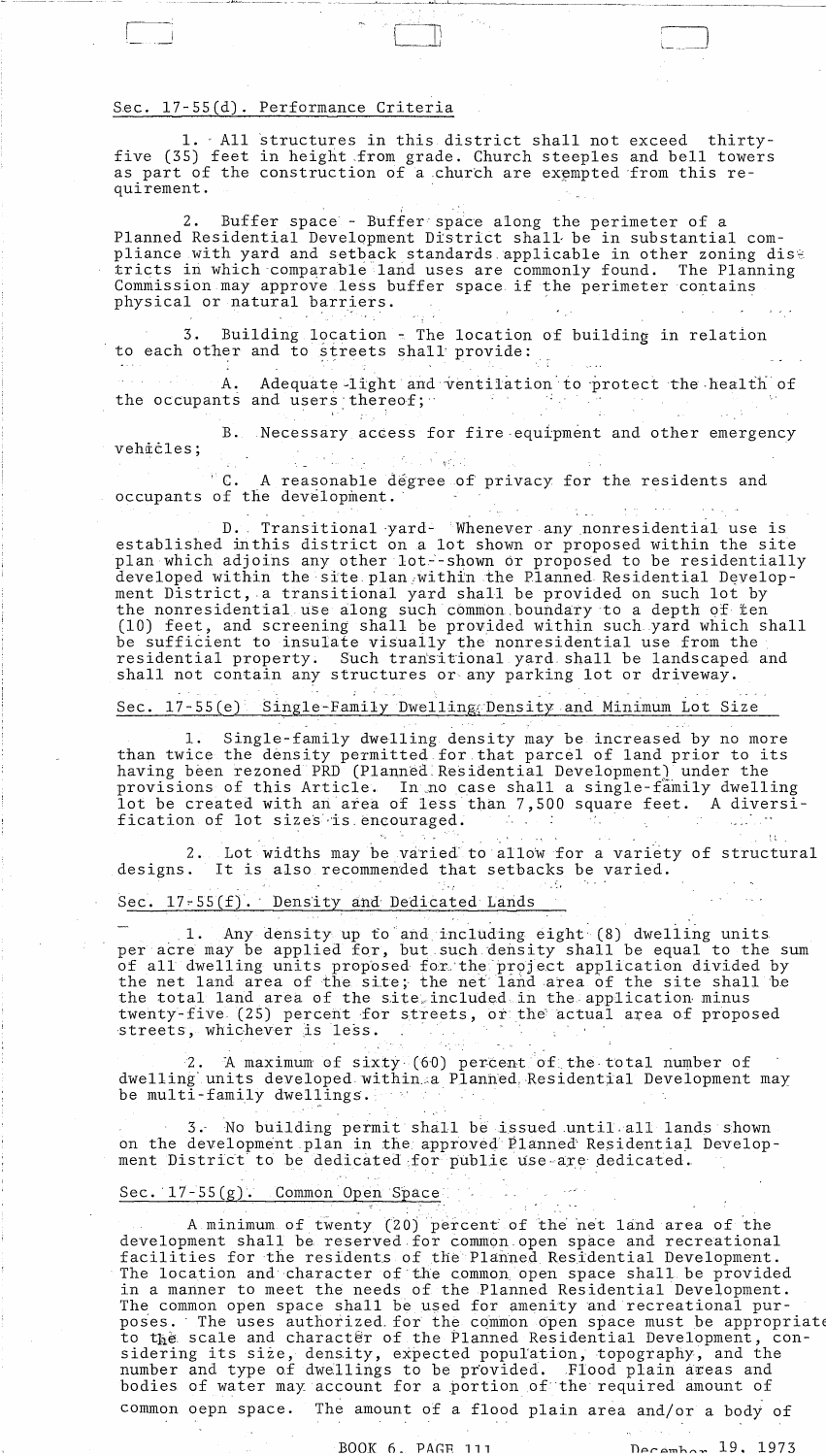water that may be counted towards the total common open space requirement will be determined onthe particular circumstances of each proposed Planned Residential. Development. The common open space shall be managed as required in Section  $17-55(h)$ .

### Sec. l7-55(h) Management of Gommon Open Space

The required amount of common open space land reserved under a Planned Residential Development District shall be managed by one or a compination of the following methods of administering common open space:

1. Public dedicaton to the County of the open space. This method is subject to formal acceptance by the County;

2. Establishment of a non-profit association, corporation, trust or foundation of" all individuals or corporations owning residential property within the planned development to insure the maintenance of open spaces;

3. Retention of 'ownership, control, and maintenance of open space by the developer, subject to approval of the Board of Supervisors.

All open space not dedicated to the public shall be made subject to restrictive covenants running with the land thereafter restricting its use as declared in the final development plan, and such restrictions shall be for the benefit of, and enforceable byall'present or future property owners who shall be entitled to the use of such open space.

All open space, as well as public recreational facilities, shall be specifically included in the development schedule and be constructed and fully improved by the developer at an equavalent, or greater rate than the construction of residential structures.

If the developer elects to administer common open space through an association, non-profit corporation, trust, foundation, the organization. shall conform to the following requirements:

a. The developer must establish the organization prior to the sale of any lots.

b. Membership in the organization shall be mandatory for all residential property owners, present or future, within the planned community and said organization shall not discriminate in its members or shareholders. .

c. The organization shall manage all open space, and recreational and cultural facilities that are not dedicated to the public; shall provide for the maintenance, administration, and operation of said land and improvements and any other land within the Planned Residential Development not publicly or privately owned, and shall secure adequate liability insurance on the land.

The responsibility for the maintenance of all common open space shall be specified by the developer before approval of the final development plan.

### Sec. 17-55(i). Utility Requirements

 $\sim$   $\sim$ 

 $\label{eq:2.1} \mathcal{L}_{\mathcal{A}}(\mathcal{A})=\mathcal{L}_{\mathcal{A}}(\mathcal{A})\mathcal{L}_{\mathcal{A}}(\mathcal{A})=\mathcal{L}_{\mathcal{A}}(\mathcal{A})\mathcal{L}_{\mathcal{A}}(\mathcal{A})\mathcal{L}_{\mathcal{A}}(\mathcal{A})$ 

 $\sim 80\%$ 

L

1. Underground utilities, including telephone and electrical systems, are required within the limits of all Planned Residential Developments. Appurtenances to these systems which can be effectively screened may be exempt from this requirement if the County finds that such exemption will not violate the intent or character of the proposed<br>Planned Residential Development.

2. All Planned Residential Developments shall be served by public (central) water and dewer systems. These systems must be approved by the Virginia Department' of Health, the State Water Control Board and the Dinwiddie Water Authority.

and the second company of the second second the second second second second second second second second second<br>The second second second second second second second second second second second second second second second s

 $r_{\rm max}$  . The second contract of  $\frac{1}{r_{\rm max}}$  . In the second contract of  $\frac{1}{r_{\rm max}}$ 

 $\label{eq:2.1} \mathcal{L}_{\text{max}}(\mathbf{y}) = \mathcal{L}_{\text{max}}(\mathbf{y}) + \mathcal{L}_{\text{max}}(\mathbf{y})$ 

 $\label{eq:2.1} \begin{split} \mathcal{L}_{\mathcal{A}}(\mathbf{z}) & = \mathcal{L}_{\mathcal{A}}(\mathbf{z}) + \mathcal{L}_{\mathcal{A}}(\mathbf{z}) + \mathcal{L}_{\mathcal{A}}(\mathbf{z}) + \mathcal{L}_{\mathcal{A}}(\mathbf{z}) + \mathcal{L}_{\mathcal{A}}(\mathbf{z}) \\ & = \mathcal{L}_{\mathcal{A}}(\mathbf{z}) + \mathcal{L}_{\mathcal{A}}(\mathbf{z}) + \mathcal{L}_{\mathcal{A}}(\mathbf{z}) + \mathcal{L}_{\mathcal{A}}(\mathbf{z}) + \mathcal{L}_{\mathcal{A}}(\$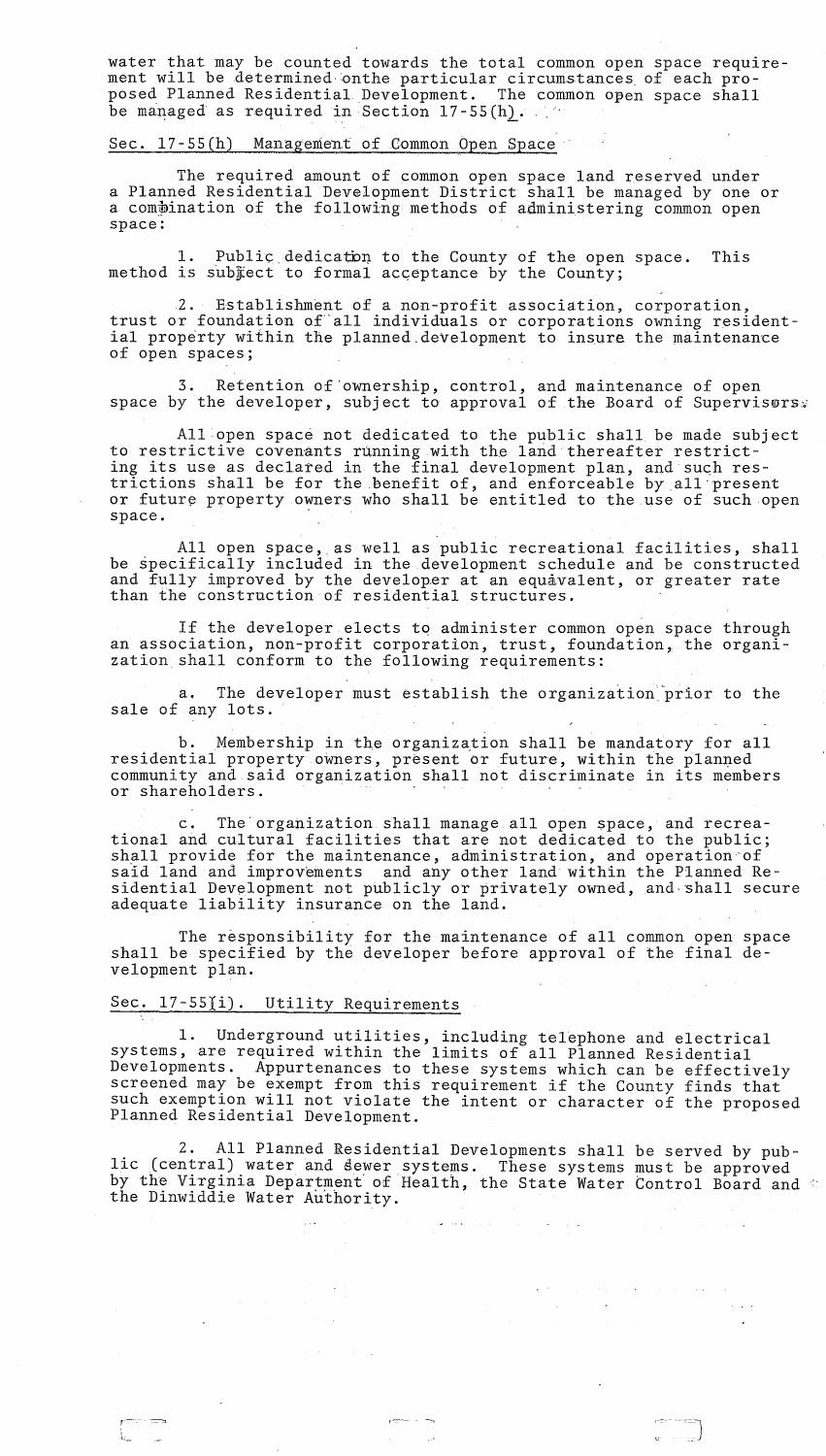## SEC. 17-55(j). Cluster Design of Housing Groups

 $1.$ Two or more buildings containing dwelling units shall be termed aucluster if the buildings have udesign and architectural unity, and are located around a common point of activity, including parking lots, cul-de-sacs, open space, service area; plazas and recreational areas. Such activity must be of a scale and scope that the residents of the dwellings within the group are directly benefited and the central point of activity is designed integrally within the site plan for all buildings in the cluster. Buildings in the cluster are located close enough to one another, that as a group, all buildings taken together as a unit are separated from other such clusters by buffers or open space, including landscaping, streets, or parking areas.

 $2\,$ . Each cluster must abut and have access to a public Streets included in the interior of the cluster are considered street. privateddriveways with direct access to public streets. Public streets serving such clusters may terminate in a cul-de-sac no longer than 600 feet in length. Public streets may be designed and laid out on one site in a super block form, with more than one cluster abutting and having access to the public street. All streets and drainage designs shall be reviewed and approved by the Virginia Department of Highways. -Pub lic streets will be dedicated.

الرائية المستنبذ الكرامية والمتواطنين

# SEC. 17-55(k). Minimum Project Area

In order to provide a full range of facilities and an economic return sufficient to support good management as well as ensure a semi-rural setting within the County, the gross area of the tract of land to be developed under the Planned Residential District shall be fifty (50) contiguous acres.

### SEC.  $17-55(1)$ . Relation of Planned Residential Development District Regulations to General Zoning, Subdivision or Other Regulations

The provisions of this Article shall apply generally to the initiation and regulation of a Planned Residential Development District. Where there are conflicts between the special provisions herein and general zoning, subdivision or other regulations or requirements, these special regulations shall apply in PRD districts unless the County shall find, in a particular case: (1) that provisions herein do not serve public purpose to a degree at least equivalent to such general zoning, subdivision or other regulations or requirements, that actions, designs or solutions proposed by theapplicant,  $\,$ or  $(2)$ although not literally in accord with these special provisions or general regulations, satisfy public purposes to at least an equivalent degree. It is specifically provided, however, that where minimum project area, lot size, common open space, and densities have been establish ed by these regulations the County shall not act in a particular case to alter said minimums.

SEC. 17-55(m). Procedure for Establishing a Planned Residential Development District.

Before submitting an application for a Planned Resi- $\perp$ . dential Development District, an applicant at his option may confer with the Planning Commission to obtain information and guidance efore entering into binding commitments or incurring substantial expense in the preparation of plans, surveys and other date.

Applications for a Planned Residental Development Dis- $2.$ trict shall be submitted as for other amendments under Section 17-8 of the Code of the County. Material submitted with the application or on subsequent request by the Planning Commission shall include all plans, maps, studies, and reports which may reasonably be required to make the determinations called for in the particular case, with sufficient copies for necessary referrals and records. More specifically, all of the following shall be required.

### Preliminary Development Plan

The Preliminary Development Plan shall be clearly drawn to a scale as specified below and shall show the following:

The proposed title of the project and the name of the 1. engineer; architect, designer, or landscape architect, and the developer.

> The northpoint, scale, and date. The scale of the de- $2.$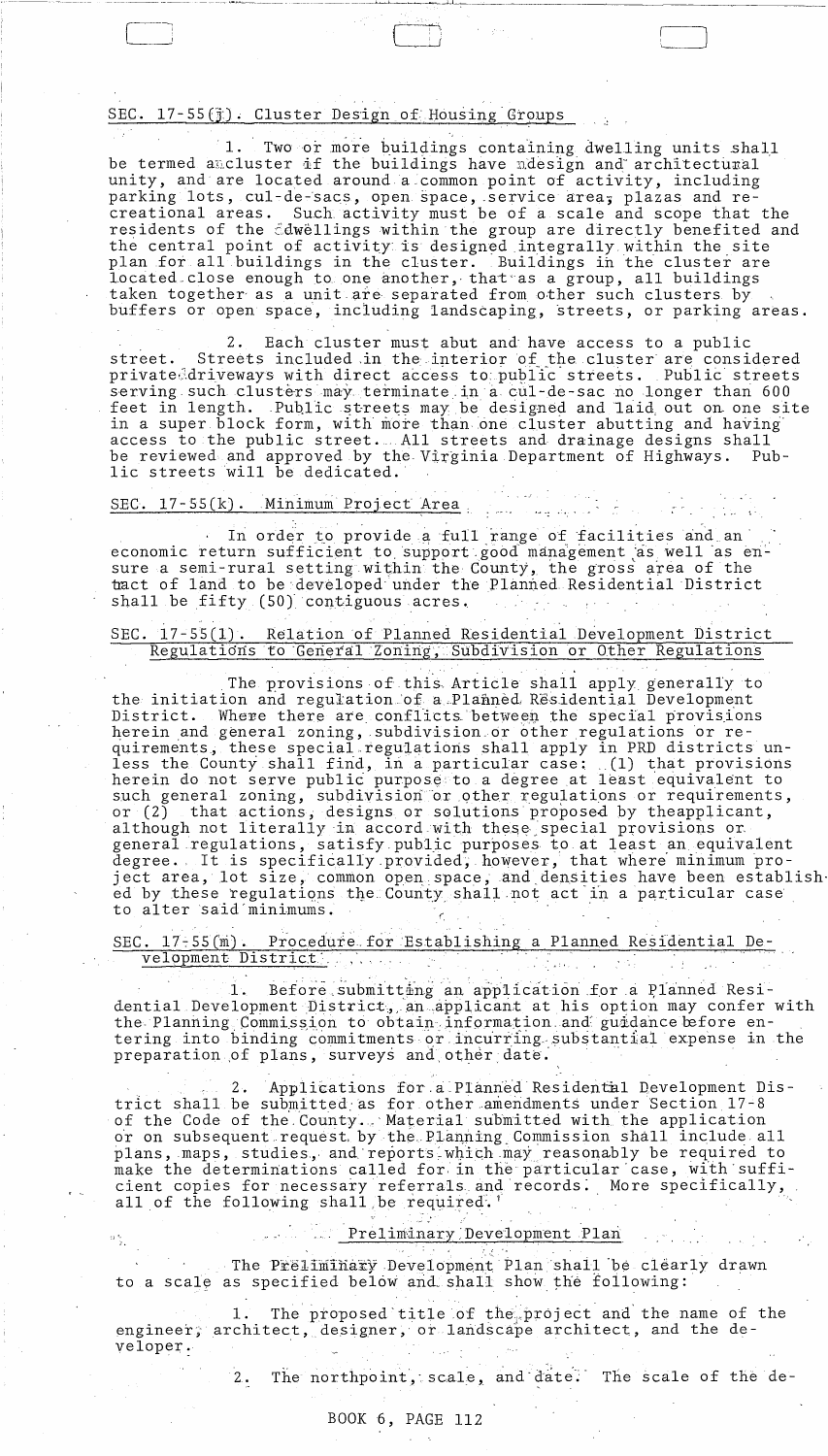velopment plan shall be not more than 100 feet to one inch for projects containing 50 to 200 acres; for projects containing more than 200 acres the scale shall be not more than 200 feet to one inch.

3.' EXisting zoning and zoning district boundaries.

4. The boundaries of the property involved, county or municipal boundaries, the general location of all existing easements, and property lines, existing streets, buildings, or waterways, major tree masses and other existing physical features in or adjoining the proj ect.

5: Topography of the project area with contour intervals of five (5) feet or'less, unless waived by the Planning Commission as clearly unnecessary to,& review of the project or proposal.

6. The general location of proposed streets, alleys, driveways, curb cuts, entrances and exits, loading areas, (including numbers of parking and loading spaces).

7. The general locaton of proposed lots, setback lines, and easements and proposed reservations for common open spaces and other appropriate uses.

8. Location with respect to each other and to lot lines and approximate height of all proposed buildings and structures. The locations should be 'drawn to scare but full dimensioning is not required 7. The general location of proposed lots, s<br>and easements and proposed reservations for common open<br>other appropriate uses.<br>8. Location with respect to each other and<br>and approximate height of all proposed buildings and st

9. Preliminary plans and elevations of the several dwelling types and other buildings, as may be necessary.

10. A tabulation of the total number of gross acres in the project, and the percentage thereof proposed to be devoted to the several dwelling types, other nonresidential uses, off-street parking, streets, open space, and other reservations.

11. A tabulation of the total number of dwelling units of various types in the project and the overall project density in dwelling units per net acre.

12. The proposed development schedule indicating:

A. The approximate date when construc,tion of the development can be expected ,to begin.

B. The stages in which the development will be constructed and the approximate date when construction of each stage can be expected to begin.

C. The approxiamte date when the development will be completed. The Planning Commission may establish additional requirements for a preliminary development plan, and in special cases, may ments for a prefiminary development pian, and in special cases, ma,<br>waive a particular requirement if, in its opinion, the inclusion of that requirement is not essential to a proper decision on the project.

### Final Development Plan

The final development plan shall show all of the features required on the preliminary plan as well as the following:

1. Location and sizes of sanitary and storm sewers, water mains, culverts, and other underground structures, existing and planned, in or near the project.

2. The leoation of dutdoor lighting systems, store drainage, sanitary, and water facilities.

3. The location, character, size and helight and orientation of proposed signs.

4. The proposed plans for erosion and sedimentation control during and after construction.

The final development plan shall show all of the features required with sufficiently accurate dimensions and construction specifications to support the issuance of building permits.

-:-:::::--:,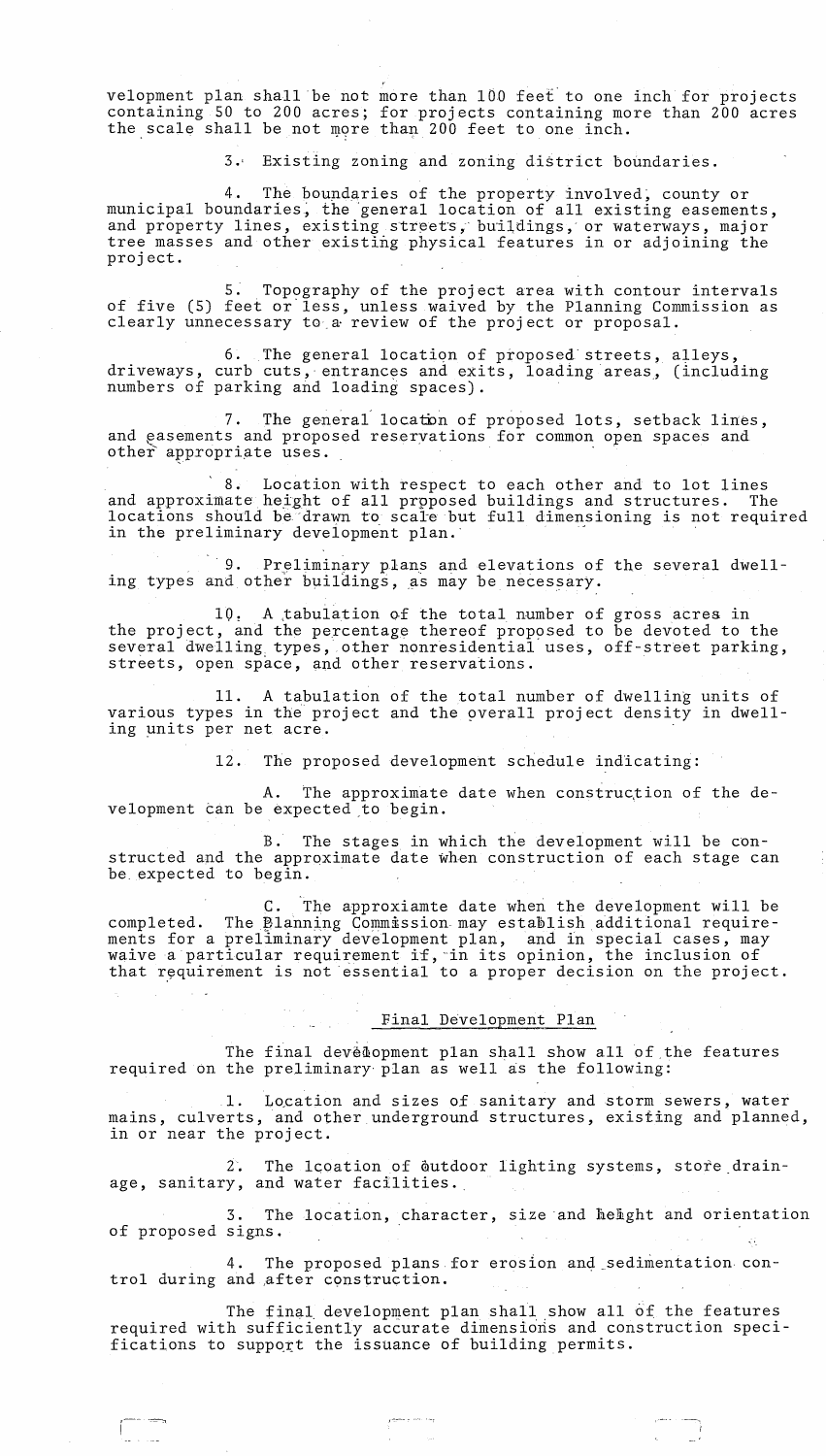### Sec. 17-55(n). Approval of Final Development Plan

After lands are rezoned to ERD status, no building permit shall be issued in such district unless and until the Planning Commission shall have approved. the final ,development plan and reports for the development as a whole or stages deemed satisfactory in relation to total development. No structure or use than as indicated in the approved development plan and reports shall be permitted.

LJ

Upon approval of the development plan and reports, building permits shall be issued in the 'same manner as for building permits generally, provided that any requirements concerning the order or location in which building permits are to be issued in the particular PRD district shall be observed. Final plans and reports approved shall be binding on the applicant and any successors in interest so long as PRD zoning applies to the land except under the provisions of Section 17-55 (0).

### Sec. *17-55(0).* Expiration and Extension and Approval Period

The zoning permit for a Planned Residential Development District shall be for a period not to exceed two (2) years to allow for the preparation of a final development plan and the development of the project. If no construction has begun within two (2) years after approval is granted, the Planning Commission shall review the circumstances for delay of a particular project and make a corresponding determination to either extend or void the zoning approval.

An extension of the. time limit or modification of the' approved final development plan may be approved if the Planning Com-' mission finds that such extension or modification is not in conflict with the public interest.'

No zoning amendment passed during the time period granted for the zoning permit shall in any way affect the terms under which approval of the Planned Residential Development District was granted.

### IN RE: BOOK ON DINWIDDIE COUNTY COMMITTEE

The Board of Supervisors has for sometime discussed having a book on Dinwiddie County written. In the last two or three months, a large number of people have become greatly interested in seeing this done.

The Board was in agreement that this book should be written and that a committee should be appointed to determine what methods should be used in writing this book, to screen candidates for the posi- $\dagger$  tion or positions to research and write the book, and to determine the approximate cost of the book. The committee would come back to the Board with its recommendations and at that time ,the Board would decide whether the cost justified. proceeding with the book.

Upon motion of Mr. Tunstall, seconded by Mr. Winn, all members voting "aye", the following people were appointed to the Dinwiddie County Book committee: Mr .. Ivan Butterworth, Mr. W. E. Bolte, Mrs. Hattie Walker, Mrs. Sally Short, and Mrs. Joan Wood.

It wassthe opinion of the Board that if additional members were needed on this committee, that the present committee members should come back to the Board with recommendations.

### IN RE: MAPPING SERVICE FOR DINWIDDIE COUNTY

On November 21st, Mr. Richard Bozarth and Mr. Marvin Blankenship of Mapcom, Systems Inc. discussed with the Board the service rendered by their company .. ' At that time the Board told Mr. Bozarth and Mr. Blankenship that they would like to review this matter and they would advise them of their decision. The Board members reviewed the services offered by Mapcom Systems Inc. and the price of these services. They felt it would be of great benefit to the Sheriff's Department, rescue squad, fire departments, planning commiss'ion, and various other agencies of the County.

Upon motion of Mr. Rundle, seconded by Mr. Tunstall, Mr. Rundle, Mr. Tunstall, Mr. Hargrave voting "aye", Mr. Winn and Mr. Crowder "nay", the Board authorized the following:

### BOOK 6, PAGE 113

December 19, 1973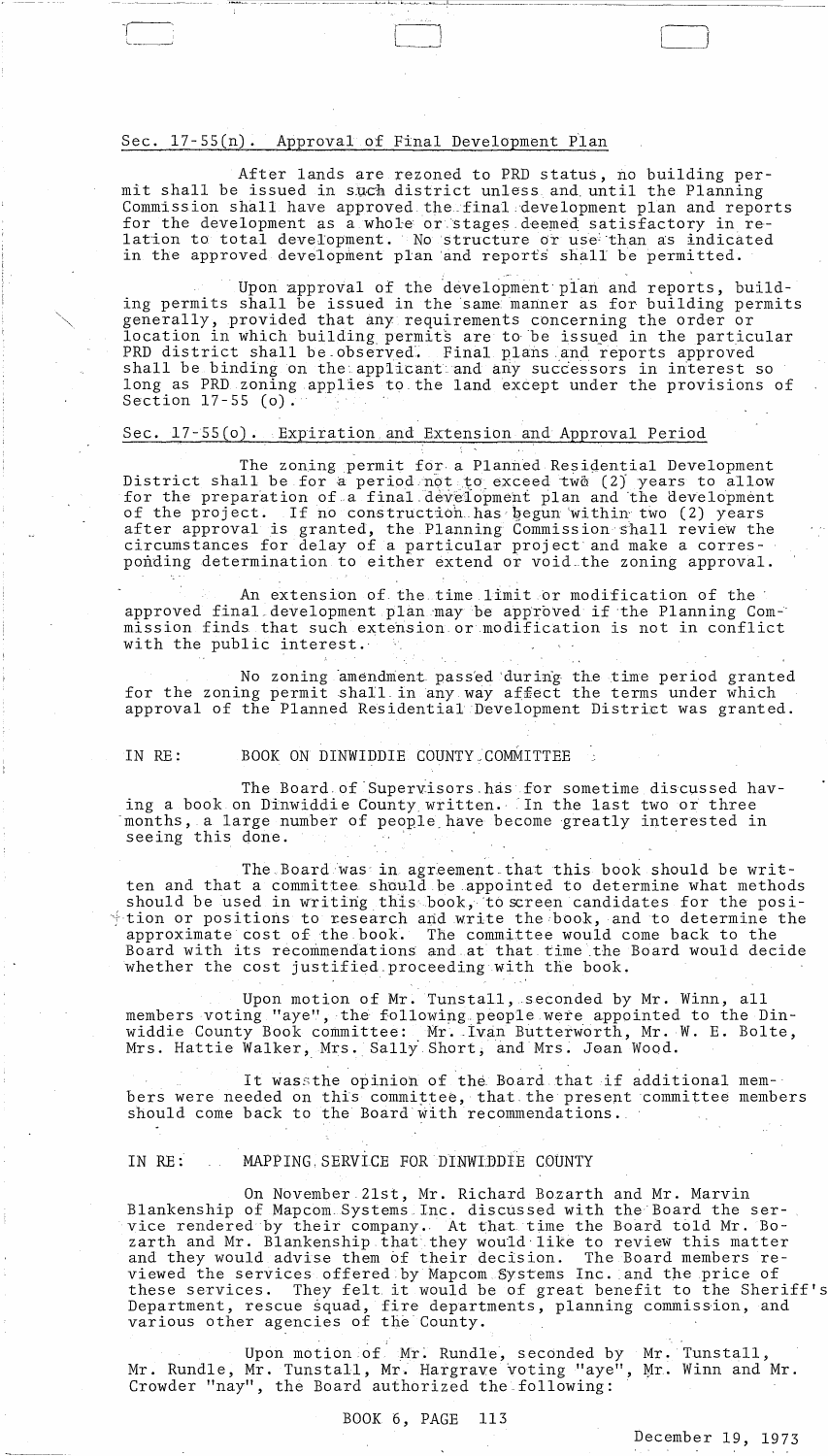25 County Guide Books @\$12.00 each - total of \$300.00.

25 GBC Binders \$1.80 each - total \$45.00

 $25$  hundreddpublic service maps at  $$1.50$  each - total \$3,750.00

1. reverse mylar composit total \$175.00

House numbering plan - maximum cost \$1,200.00

Total expenditure - \$5,470.00

### IN RE: 977 TRAXCAVATOR - VIRGINIA TRACTOR COMPANY

At the last meeting, December 5, 1973, the County Administrator presented to the Board two alternatives regarding the 977 traxcavator purchased from Virginia Tractor Company for the land-<br>fill. The Board voted to accept offer #2 except the \$3,000.00 price The Board voted to accept offer #2 except the  $$3,000.00$  price increase on the machine. The County Administrator discussed this matter with Virginia Tractor Company officials and this was totally unsatisfactory to them, and that' if the County did not accept offer #2 in its entirety, they would return our 977 to us and extend the warranty.

Since the last meeting, the Board had discussed the matter and decided to review its position at this meeting.

Upon motion of Mr. Winn, seconded by Mr. Tunstall, Mr. Winn, Mr. Tunstall, Mr. Crowder, Mr. Hargrave voting "aye", Mr. Rundle "nay", the Board agreed to accepting a new machine from Virginig Tractor Company and pay the increase cost, of the new machine of \$3,000.00, as outlined in offer #2 in the Virginia Tractor Com pany letter dated December 3, 1973.

IN RE: POLICY ON TAPES OF BOARD OF SUPERVISORS MEETINGS

There has been discussion by the Board of what should happen to a tape of a Board meeting once the minutes of that Board meeting have been approved.

Upon motion of Mr. Rundle, seconded by Mr. Winn, Mr. Rundle, Mr. Winn, Mr. Tunstall, Mr. Hargrave voting "aye", the Board set the following policy on tapes of Board of Supervisors meetings. The tape of a Board of Supervisors meeting will be preserved until the first meeting after the minutes of that Board of Supervisors meeting have been approved. If a tape of a Board of Supervisors meeting is to be preserved any longer, the Board will so instruct the County Administrator.

IN RE: RESOLUTION APPRECIATION F. W. YOUNG

 $\mathcal{A}=\{x_1,\ldots,x_n\}$ 

المنابل المتراكب

WHEREAS, F. W. Young served the County of Dinwiddie during the period March 1959 through August 1973 as a membersof the Planning Commission, and

WHEREAS, the Dinwiddie County Board of Supervisors on this 19th day of December 1973 is desirous of acknowledging his many contributions and devoted service to the County of Dinwiddie,

المالية أن المالية السابقة التي ترتيب التي .<br>وأضاف المالية المالية المستوى في المعاون المستوى المستوى المعاون التي تتم المستوى المعاونة المعاون المعاون الم<br>وأضاف المالية المعاون المعاون المالية المستوى المعاون المعاونة ال

NOW, THEREFORE, upon motion duly made, seconded and unanimously voted upon, BE IT RESOLVED that this resolution be, and the same is hereby approved as evidenced by the signatures of the members of the Board of Supervisors affixed below. The County Administrator is directed to deliver this resolution to F. W. Young and spread a copy upon the minutes of this meeting.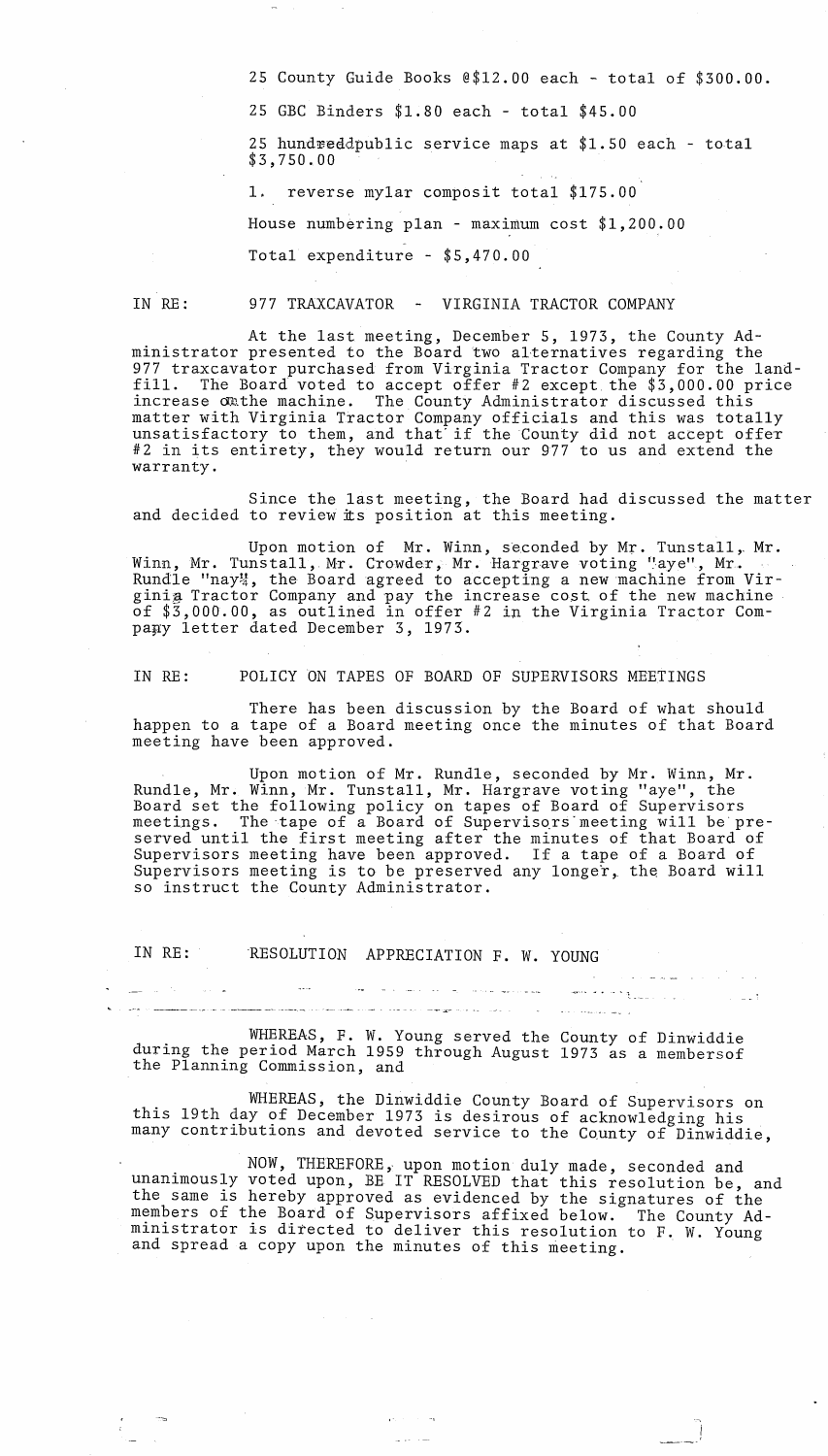IN RE: RESOLUTION APPRECIATION ROBERT RITCHIE

LJ

WHEREAS, Robert Ritchie served the County of Dinwiddie during the period March 1959 through July 1973 as a member of the Planning Commission, and

WHEREAS, the Dinwiddie County Board of Supervisors on this 19th day of December 1973 is desirous of a knowledging his many contributions and devoted service to the County of Dinwiddie,

NOW, THEREFORE, upon motion duly made, seconded and unanimously voted upon, BE IT RESOLVED that this resolution be, and the same is hereby approved as evidenced by the signatures of the members of the Board of Supervisors affixed below. The County Administrator is directed to deliver this resolution to RobertYRitghie and spread a copy upon the minutes of this meeting.

### IN RE: STREET LIGHTS - MAITLAND VILLAGE EXTENDED

,~ Upon motion of Mr. Winn, seconded by Mr. Rundle, Mr. Winn, Mr. Rundle, Mr. Tunstall, Mr. Crowder, Mr. Hargrave voting "aye", two street lights in Maitland Village Extended were authorized on pole #01-60 and PJ-73-47.

### IN RE: REAPPOINTMENT OF J. O. LEE TO PLANNING COMMISSION

 $\cdot$  .

It appearing to the Board that Mr. J. O. Lee's term of office on the Planning Commission would expire December: 31, 1973, and that Mr. Lee was doing an outstanding job for the County as a member of the Planning Commission, therefore, upon motion of Mr. Tunstall, seconded by Mr. Winn, all members voting "aye", Mr. J. O. Lee was reappointed to the Dinwiddie County Planning Commission for a term of four years expiring December 31, 1977.

### IN RE: HIGHWAY SAFETY COMMISSION,APPOINTMENT

In the past, the Planning Commission, along with the Sheriff, had served as Dinwiddie County's Highway Safety Commission. Recently, there had been several new appointees to the Planning Commission, but they had not been appointed to the Highway Safety Commission.

Upon motion of Mr. Tunstall, seconded by Mr. Winn, all mem bers voting "aye", Mr. J. O. Lee was reappointed to the Highway Safety Commission, term of office ending December 31, 1977; Mrs. Romona Leetch was reappointed to the Highway Safety Commission- term ending December 31, 1976; Mr. Joe Lyle, Mr. W. M. Leonard, Dr. R. R. Butterworth, were appointed to the Highway Safety Commission terms ending December 31, 1974; Mr. Danny McKenney was\_appointed to the Highway Safety Commission term ending December 31, 1976.

'------\_.\_ .. ---.-- .. -.------

## IN RE: FLOOD PLAIN STUDY RESOLUTION

Upon motion of Mr. Rundle, seconded by Mr. Tunstall, all members voting "aye", the following resolution was adopted:

WHEREAS, the Board of Supervisors of Dinwiddie County is desirous in effecting sound land use planning in all areas of the County; and

WHEREAS, the Board of Supervisors is in need of defining and characterizing the flooding problem ,along major streams of Dinwiddie County in order that the information may be incorporated into Dinwiddie County's Zoning Ordinance and Comprehensive Plan for planning future growth, economic development, and flood plain control;

BE IT THEREFORE RESOLVED, that the 'Board of Supervisors of Dinwiddie County applies for flood plain information studies to be made as authorized in the Flood Control Act of 1966, Section 206 of Public Law No 98-789 on the following streams and tributory basins:

- 1. Nottoway River
- 2. Stony: Creek
- 3. Appomattox River; and

*BOOK* 6, PAGE 114